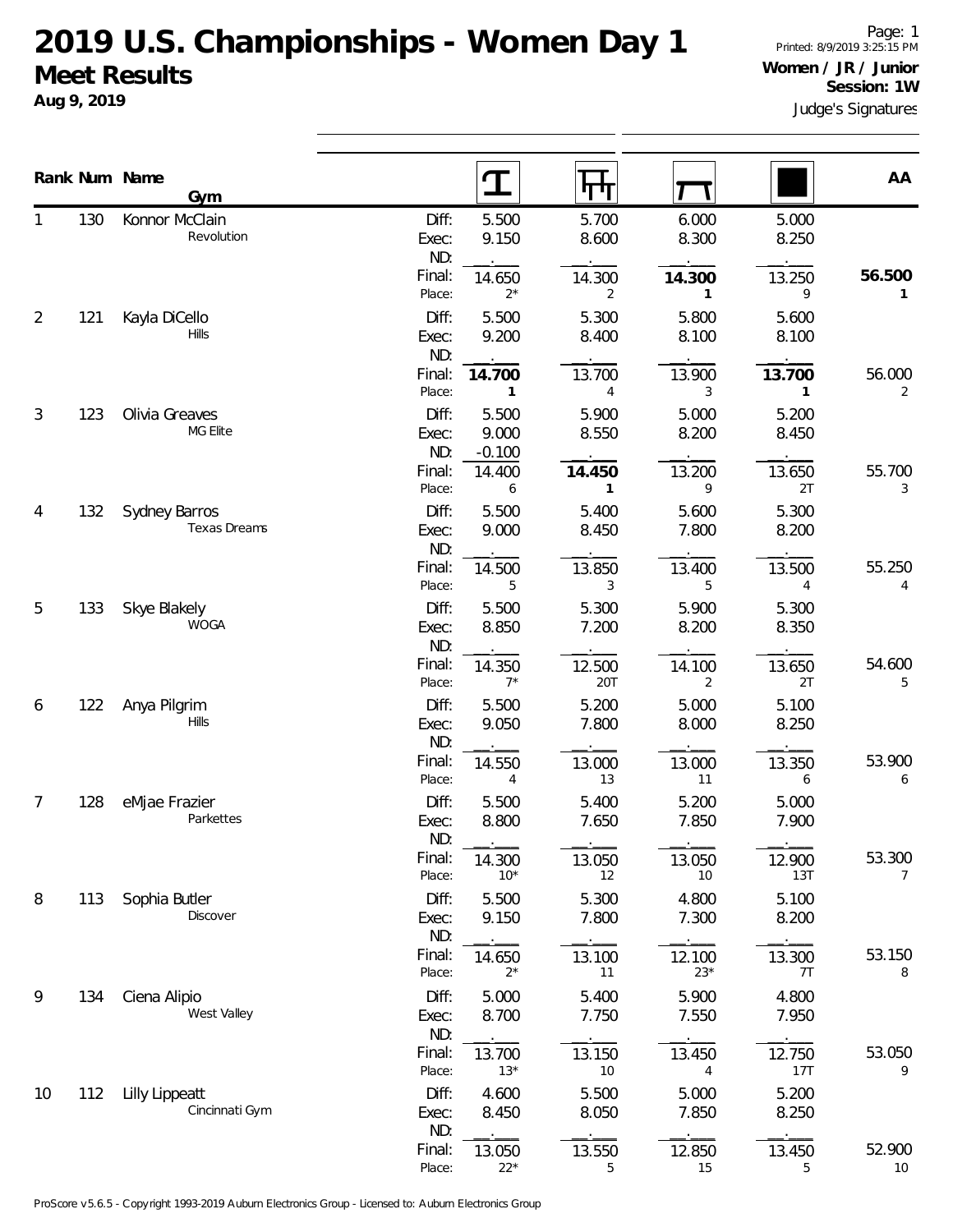## **2019 U.S. Championships - Women Day 1 Meet Results**

**Aug 9, 2019**

|    |     | Rank Num Name<br>Gym                       |                       |                            | पाप                      |                            |                            | AA           |
|----|-----|--------------------------------------------|-----------------------|----------------------------|--------------------------|----------------------------|----------------------------|--------------|
| 11 | 135 | Karis German<br>World Champions            | Diff:<br>Exec:<br>ND: | 5.500<br>8.800             | 5.300<br>7.450           | 5.300<br>7.450             | 5.200<br>7.700             |              |
|    |     |                                            | Final:<br>Place:      | 14.300<br>$10*$            | 12.750<br>17             | 12.750<br>17               | 12.900<br>13T              | 52.700<br>11 |
| 12 | 136 | Zoe Miller<br>World Champions              | Diff:<br>Exec:<br>ND: | 4.600<br>9.000             | 5.700<br>7.800           | 5.100<br>7.700             | 4.800<br>7.750             |              |
|    |     |                                            | Final:<br>Place:      | 13.600<br>16               | 13.500<br>6              | 12.800<br>16               | 12.550<br>24T              | 52.450<br>12 |
| 13 | 120 | Kailin Chio<br>Gymcats                     | Diff:<br>Exec:<br>ND: | 5.000<br>8.650             | 4.900<br>7.700           | 5.300<br>7.600             | 5.100<br>7.850             |              |
|    |     |                                            | Final:<br>Place:      | 13.650<br>15               | 12.600<br>18             | 12.900<br>13T              | 12.950<br>12               | 52.100<br>13 |
| 14 | 117 | <b>Sydney Morris</b><br><b>First State</b> | Diff:<br>Exec:<br>ND: | 4.600<br>8.500             | 5.300<br>8.050           | 5.300<br>6.950             | 5.000<br>8.200             |              |
|    |     |                                            | Final:<br>Place:      | 13.100<br>20T              | 13.350<br>$\overline{7}$ | 12.250<br>21               | 13.200<br>10               | 51.900<br>14 |
| 15 | 138 | Ava Siegfeldt<br>World Class               | Diff:<br>Exec:<br>ND: | 5.000<br>8.800             | 5.200<br>6.700           | 5.100<br>8.200             | 4.900<br>7.800             |              |
|    |     |                                            | Final:<br>Place:      | 13.800<br>12               | 11.900<br>24             | 13.300<br>6T               | 12.700<br>19T              | 51.700<br>15 |
| 16 | 129 | Addison Fatta<br>Prestige                  | Diff:<br>Exec:<br>ND: | 5.500<br>8.850             | 5.200<br>8.000           | 4.300<br>6.650             | 5.000<br>7.850             |              |
|    |     |                                            | Final:<br>Place:      | 14.350<br>$7^*$            | 13.200<br>9              | 10.950<br>28T              | 12.850<br>15               | 51.350<br>16 |
| 17 | 116 | Love Birt<br>First State                   | Diff:<br>Exec:<br>ND: | 4.600<br>8.300             | 4.900<br>8.050           | 4.900<br>8.050             | 4.600<br>7.850             |              |
|    |     |                                            | Final:<br>Place:      | 12.900<br>$25*$            | 12.950<br>14             | 12.950<br>12               | 12.450<br>26               | 51.250<br>17 |
| 18 | 125 | Katelyn Rosen<br>Mavericks                 | Diff:<br>Exec:<br>ND: | 5.000<br>8.400             | 4.600<br>7.200           | 5.200<br>8.100             | 4.800<br>7.900<br>$-0.100$ |              |
|    |     |                                            | Final:<br>Place:      | 13.400<br>17               | 11.800<br>26             | 13.300<br>6T               | 12.600<br>22T              | 51.100<br>18 |
| 19 | 114 | Lauren Little<br><b>Everest Gymnastics</b> | Diff:<br>Exec:<br>ND: | 4.200<br>8.700             | 5.300<br>7.950           | 4.400<br>7.750             | 4.900<br>7.850             |              |
|    |     |                                            | Final:<br>Place:      | 12.900<br>25T              | 13.250<br>8              | 12.150<br>22               | 12.750<br>17T              | 51.050<br>19 |
| 20 | 115 | Kaylen Morgan<br><b>Everest Gymnastics</b> | Diff:<br>Exec:<br>ND: | 4.600<br>8.600<br>$-0.100$ | 5.100<br>7.700           | 4.700<br>7.050<br>$-0.100$ | 5.000<br>8.300             |              |
|    |     |                                            | Final:<br>Place:      | 13.100<br>20T              | 12.800<br>16             | 11.650<br>27               | 13.300<br>7T               | 50.850<br>20 |